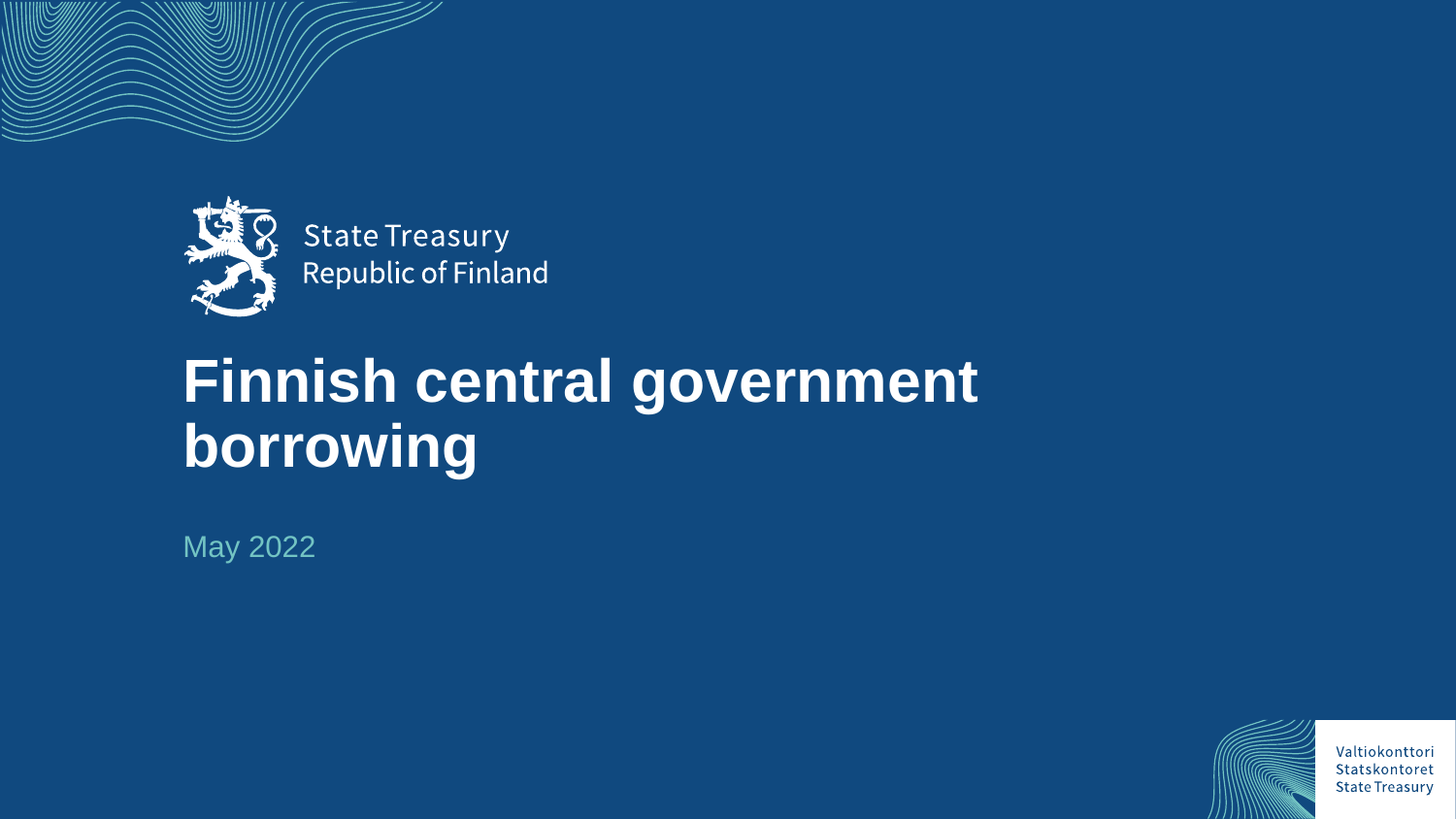# **AA+ AA+**

### **Credit ratings**

The government has solicited credit ratings from two credit rating agencies: S&P Global Ratings and Fitch Ratings.

For long-term debt, they are **AA+** and **AA+** (stable, stable)

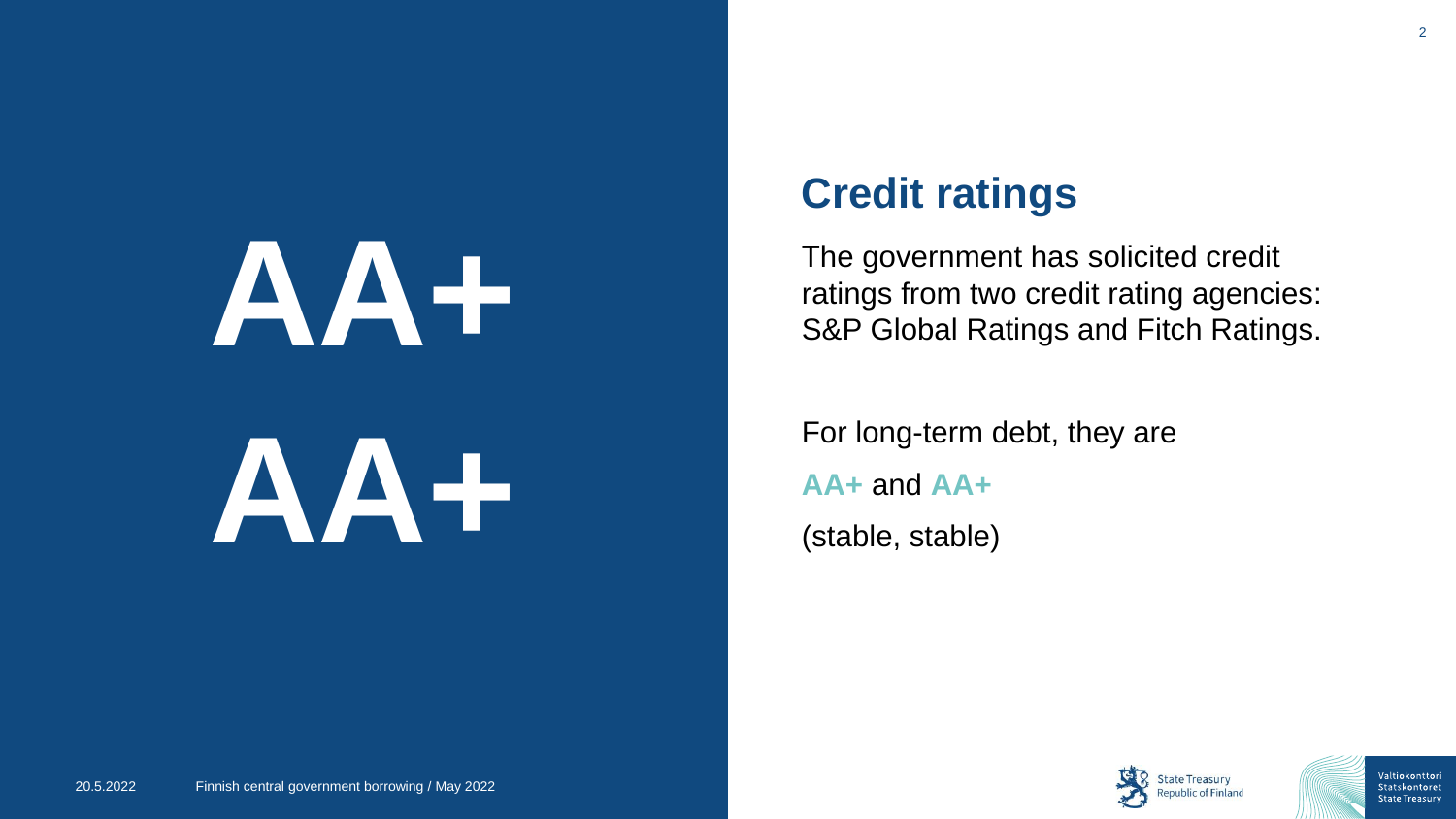

### **Finnish economy 1**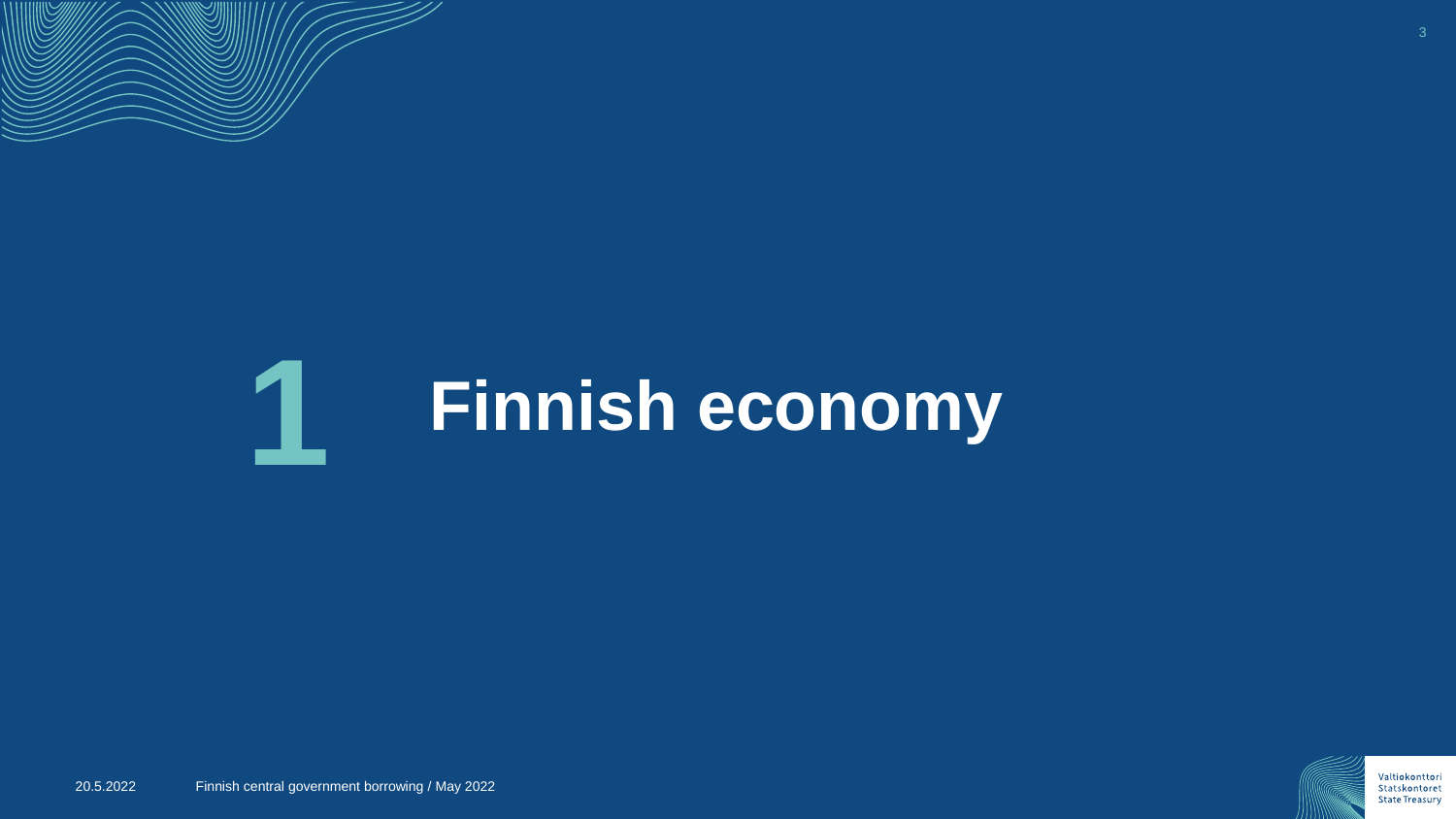### **The impact of the Russian invasion of Ukraine on the Finnish economy is difficult to predict**

**Baseline scenario** *(April 2022)* by the Ministry of Finance assumes limited duration of the war.

- Finland's economic growth will slow this year, but not stop or go into recession. Sanctions against Russia will slow growth to 1.5% in 2022.
- The sanctions have increased energy, oil, gas and electricity prices, however the price pressures are expected to ease.
- Consumer price inflation is expected to reach 4% in 2022.
- Exports to Russia account for around 4.5% of total exports. Interruption of all export to Russia would cut 1-1.5% of the Finnish GDP.

**Risk scenario** (*April 2022*) by the Ministry of Finance assumes prolonged war and expanded sanctions.

- The scenario assumes a complete discontinuation of trade in energy commodities with Russia. The lost energy supply would be replaced by energy sourced from elsewhere or by other forms of energy.
- Escalation of sanctions or the war would lead to larger effects on the Finnish economy and public finances.
- The GDP growth in this scenario would be 0.5% in 2022.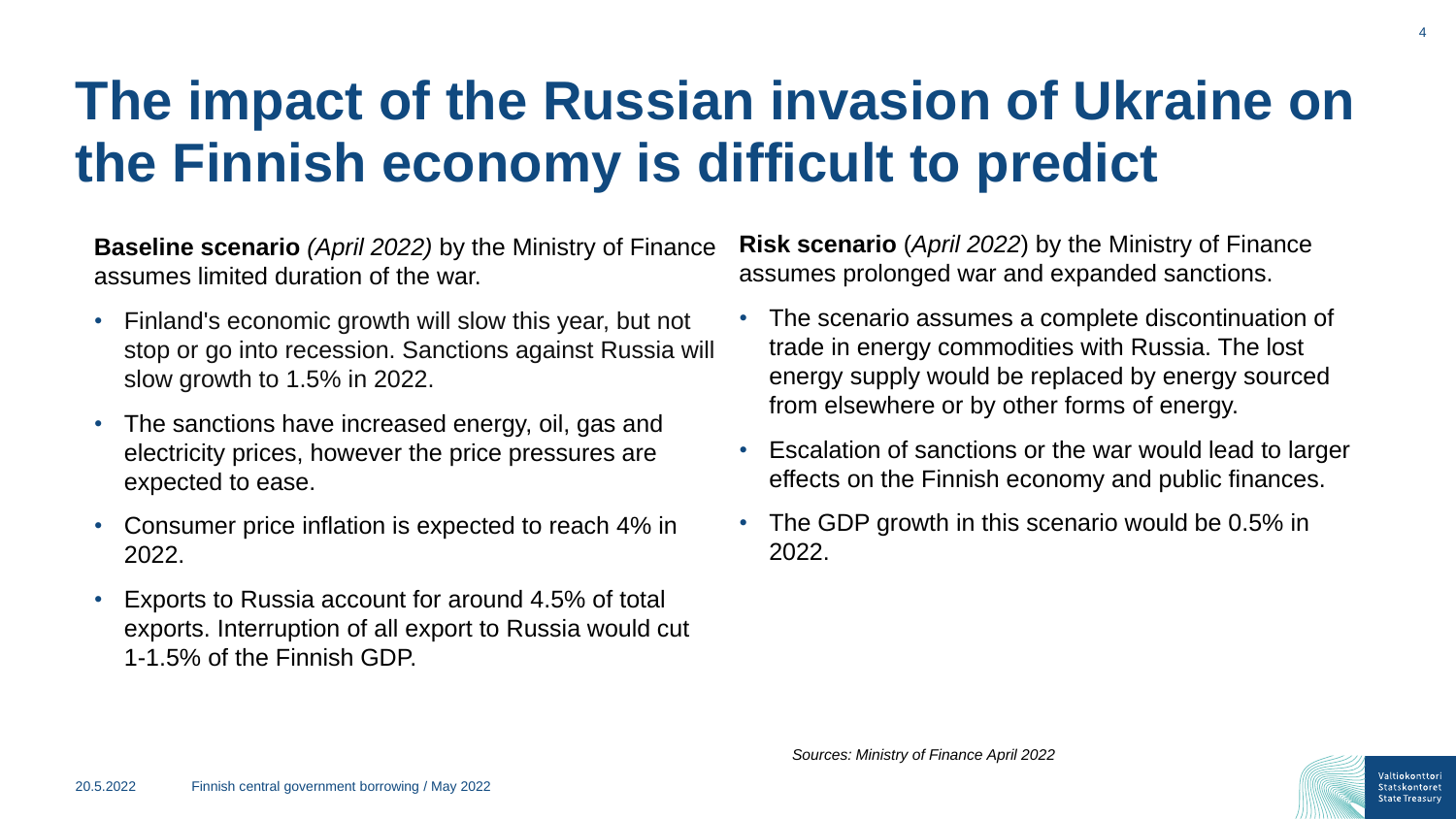### **Output growth will not slow below potential output in Finland this year**

- Exports to Russia are projected to contract significantly. The drop in exports mainly relates to goods, whereas service exports will remain strong.
- Due to uncertainty, investment growth is slowing, but housing starts remain at high level.
- The employment rate is very high.
- General government deficit continues to improve in 2022- 2024.

|                              | 2020   | 2021   | 2022   | 2023   | 2024   |
|------------------------------|--------|--------|--------|--------|--------|
| GDP change, %                | $-2.3$ | 3.5    | 1.5    | 1.7    | 1.5    |
| Inflation, %                 | 0.3    | 2.2    | 4.0    | 2.1    | 1.7    |
| Current account, %/GDP       | 0.7    | 0.7    | $-0.1$ | 0.2    | 0.4    |
| Private investment change, % | $-2.9$ | 4.6    | 0.9    | 2.1    | 3.2    |
| Exports change, %            | $-7.5$ | 4.7    | 2.0    | 4.4    | 5.1    |
| Unemployment rate, %         | 7.7    | 7.7    | 7.2    | 6.8    | 6.6    |
| Public deficit, %/GDP        | $-5.5$ | $-2.6$ | $-2.2$ | $-1.7$ | $-1.4$ |
| Public debt, %/GDP           | 69.0   | 65.8   | 66.2   | 66.9   | 68.0   |

*Source: Ministry of Finance, Spring 2022*

5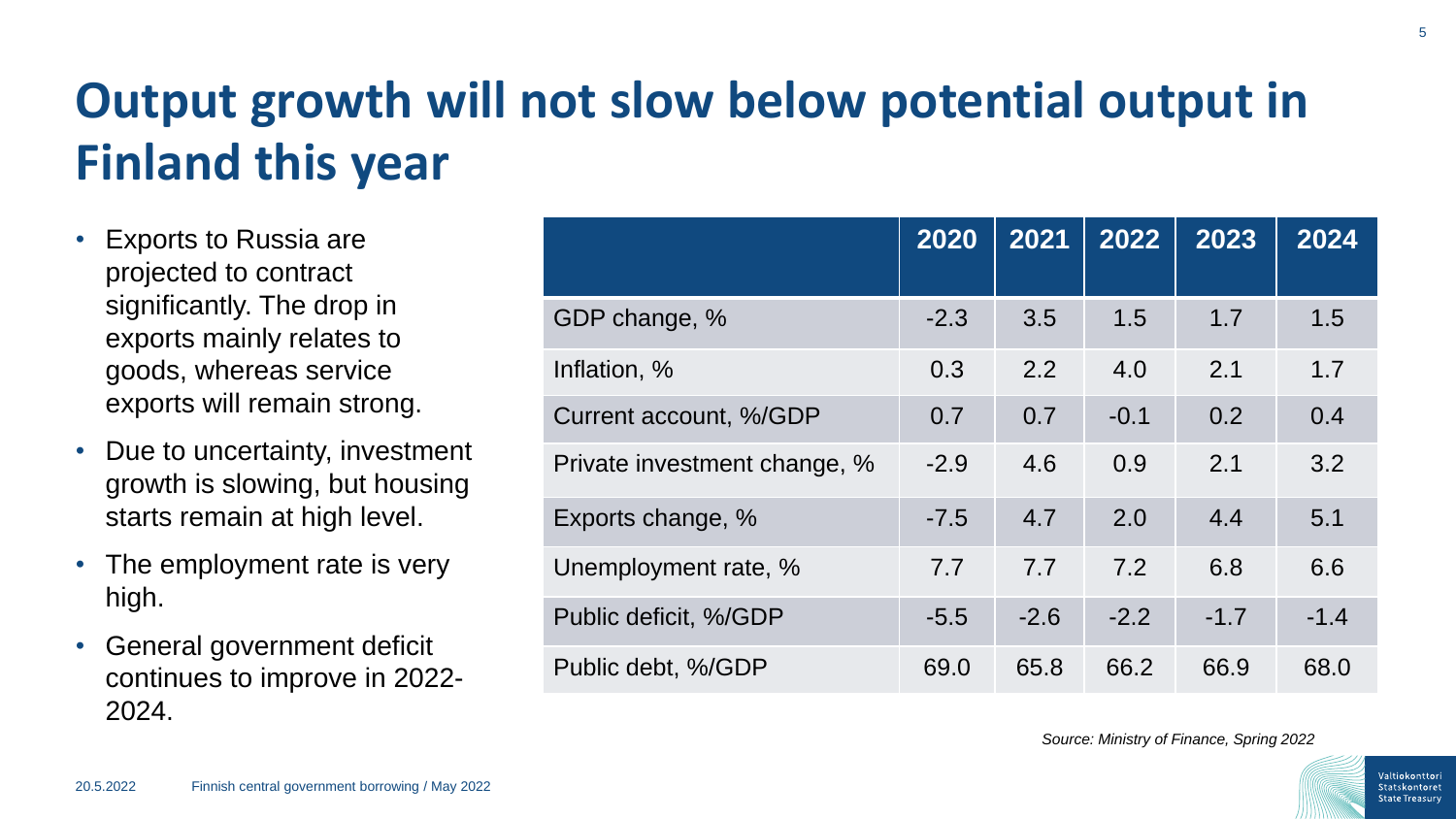### **Economic growth slowing due to a decline in exports and manufacturing output**

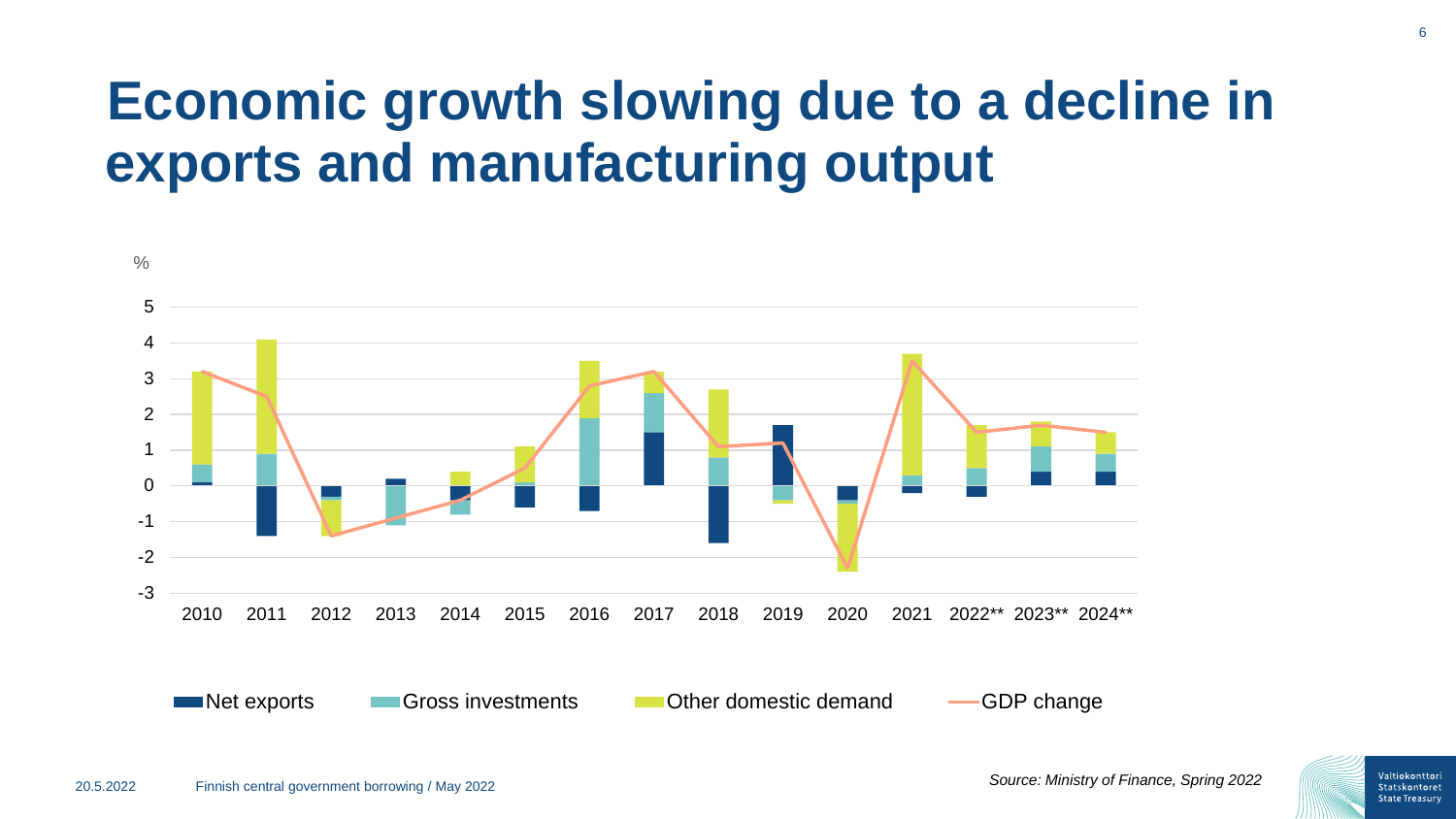### **Energy prices constituting the largest item accelerating inflation**

change from previous year, %



7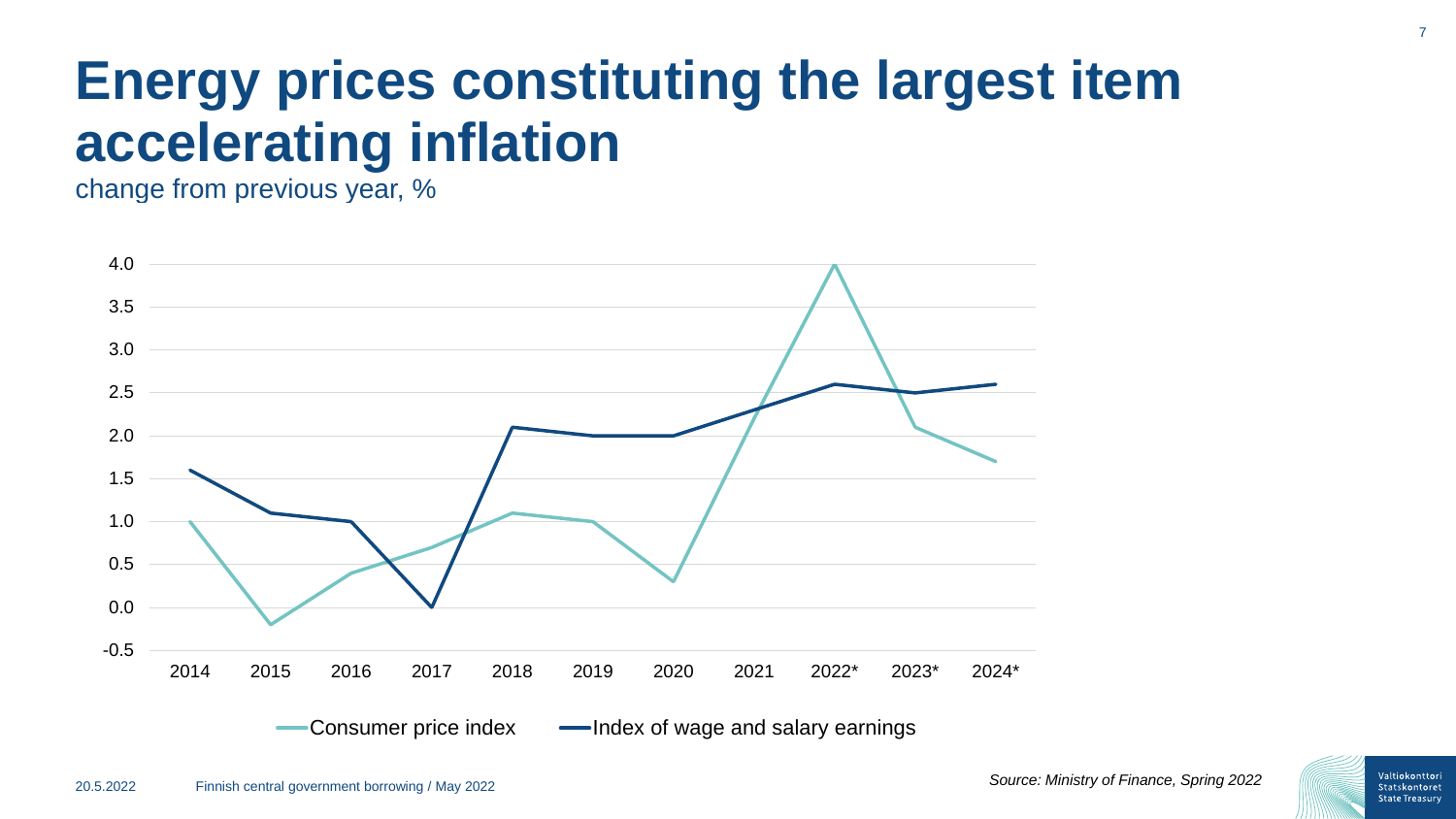# **Current account recovering in 2023-2024**

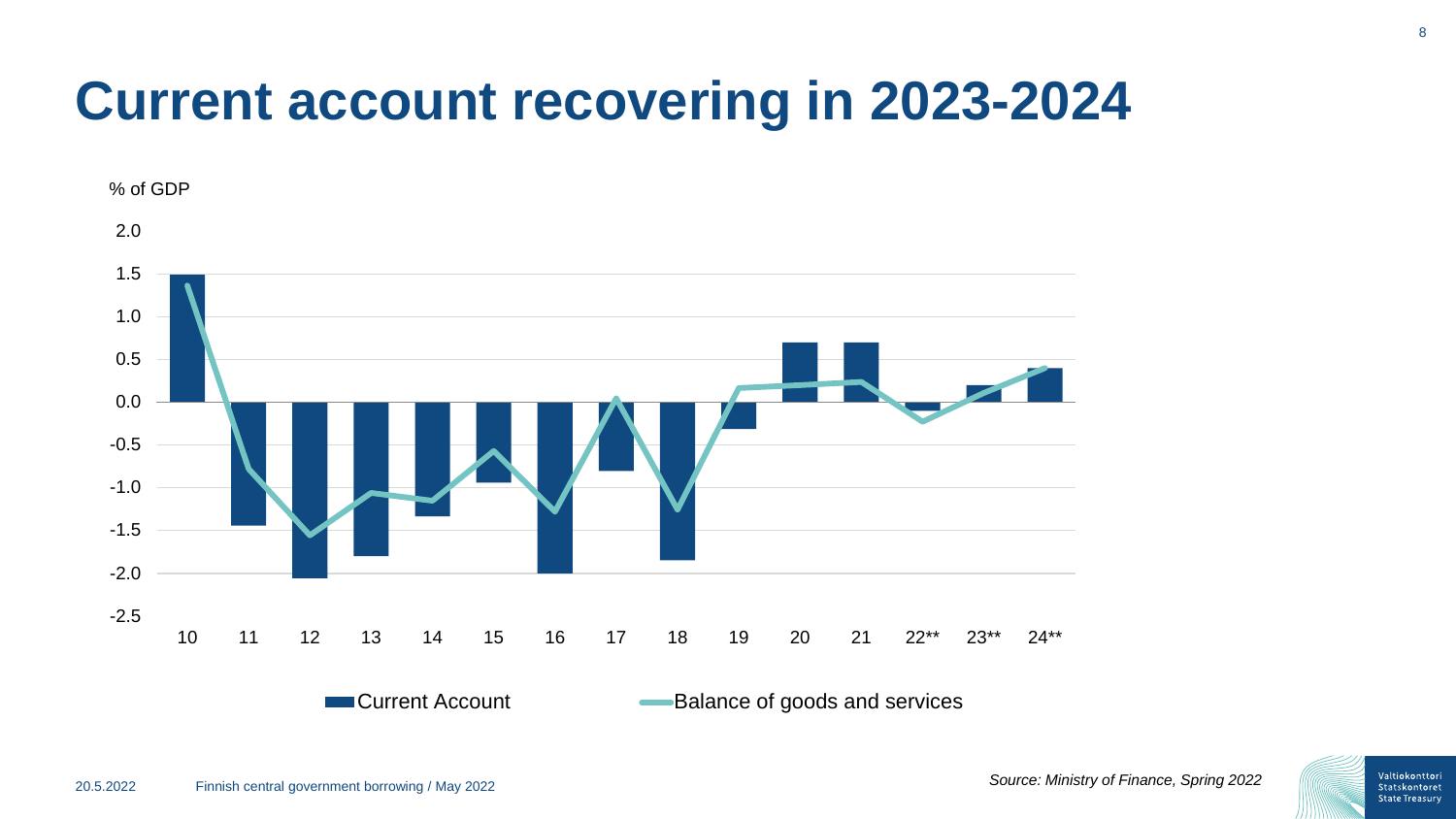# **Exports of goods**



**Exports by industries 2021**

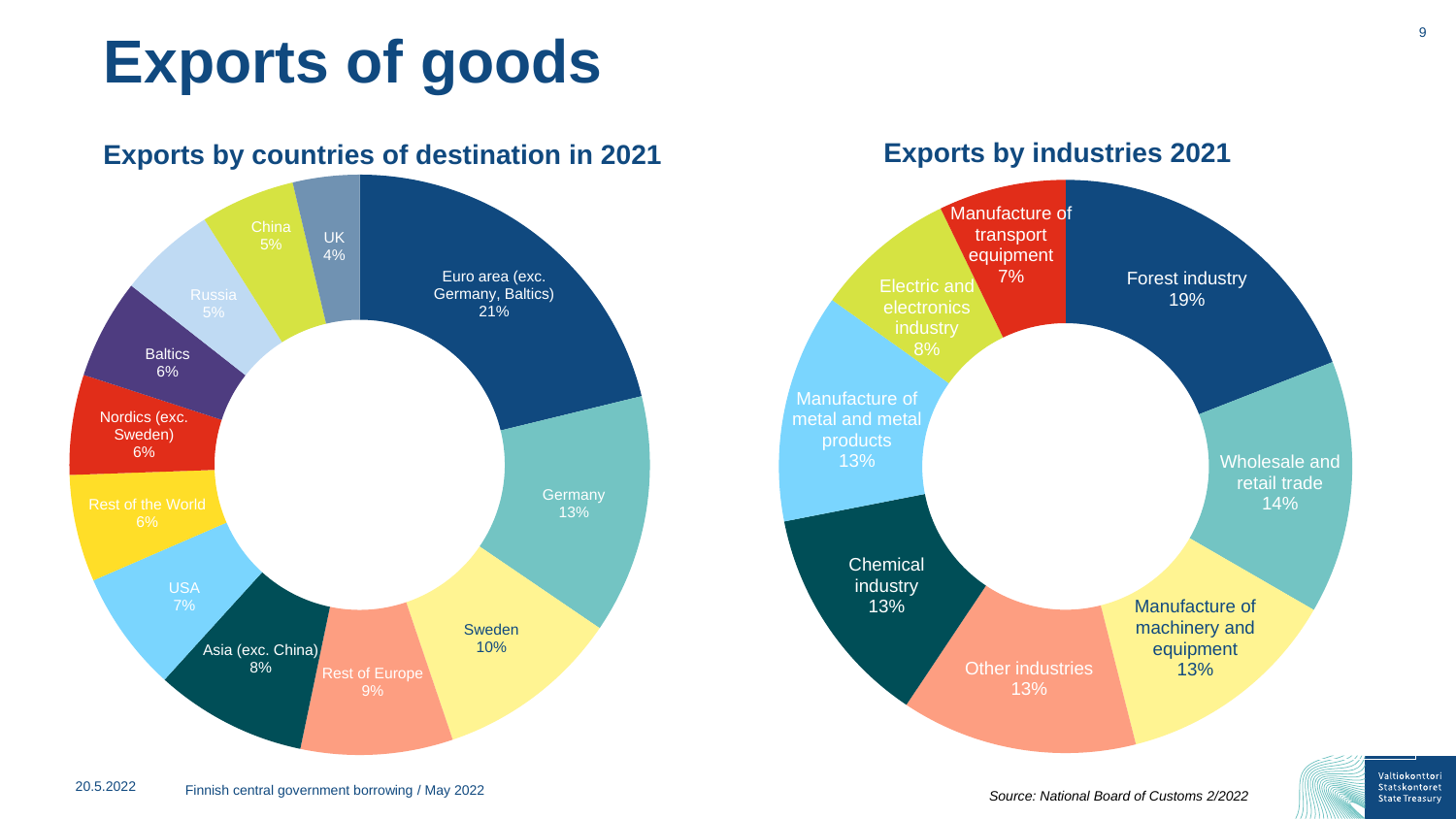### **Relative housing prices in Finland**

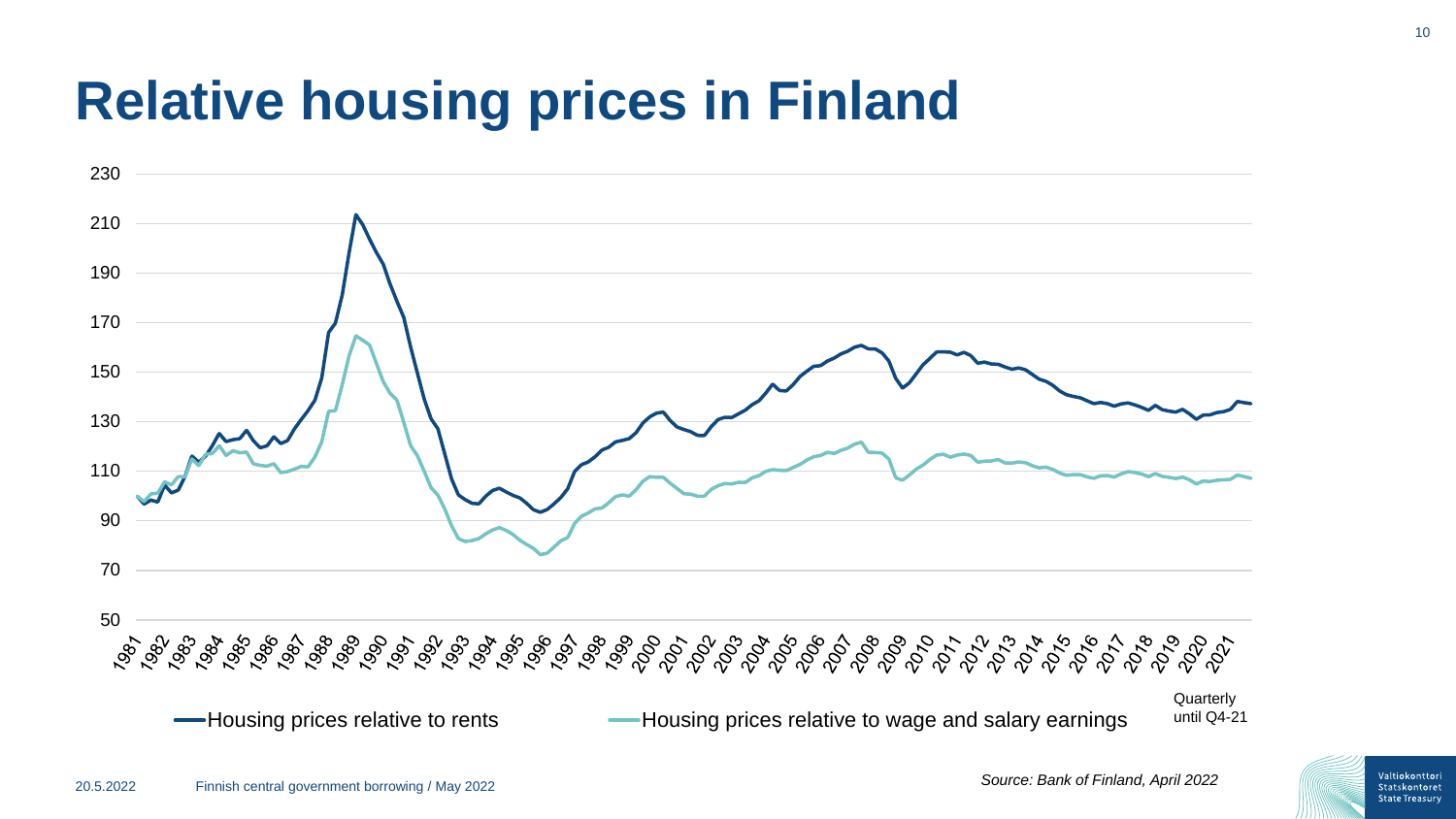### **EMU general government financial balance in ratio to GDP, %**

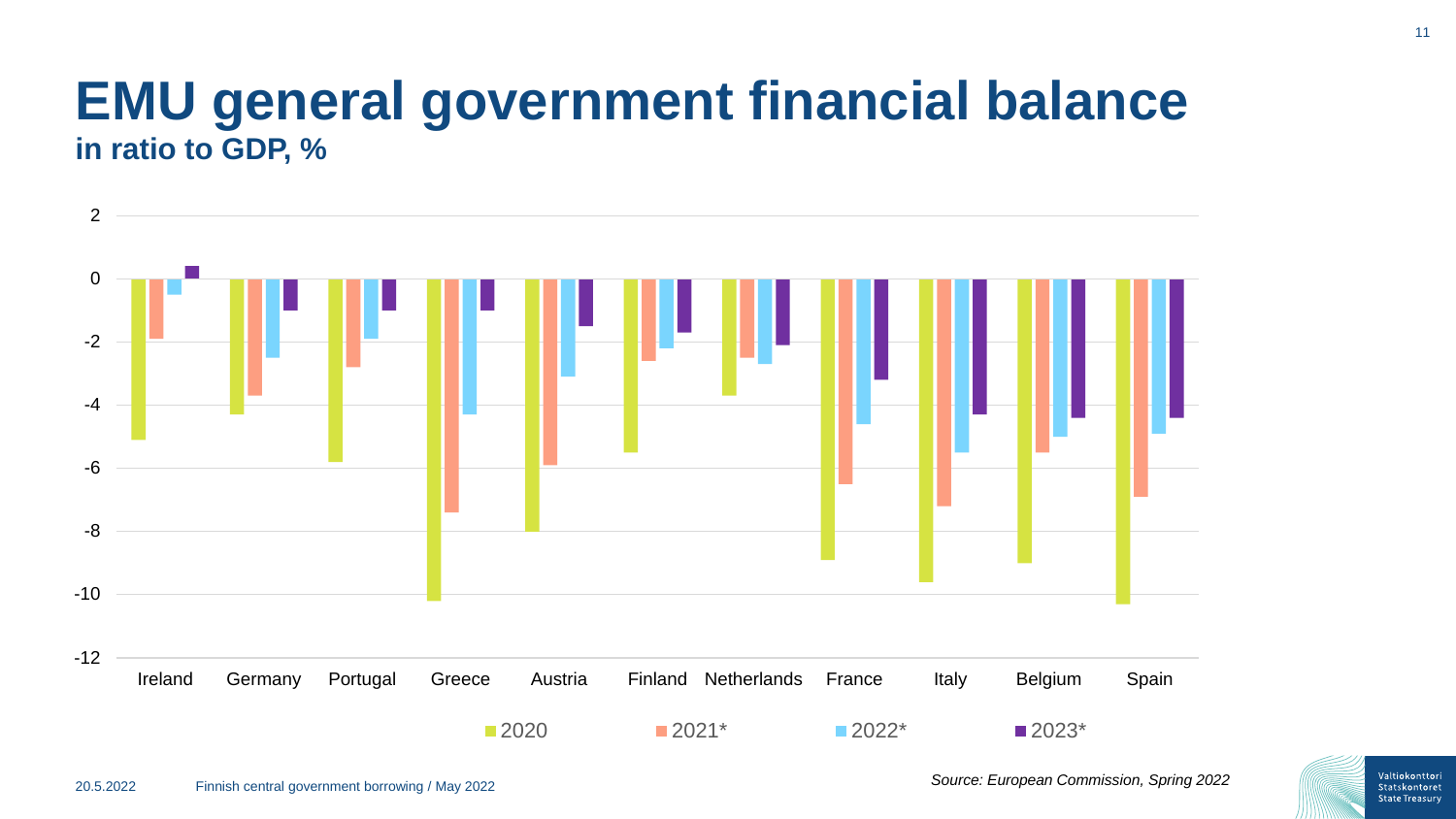### **The public debt-to-GDP ratio in Finland is one of the lowest in the euro area**

EMU general government gross debt, % of GDP

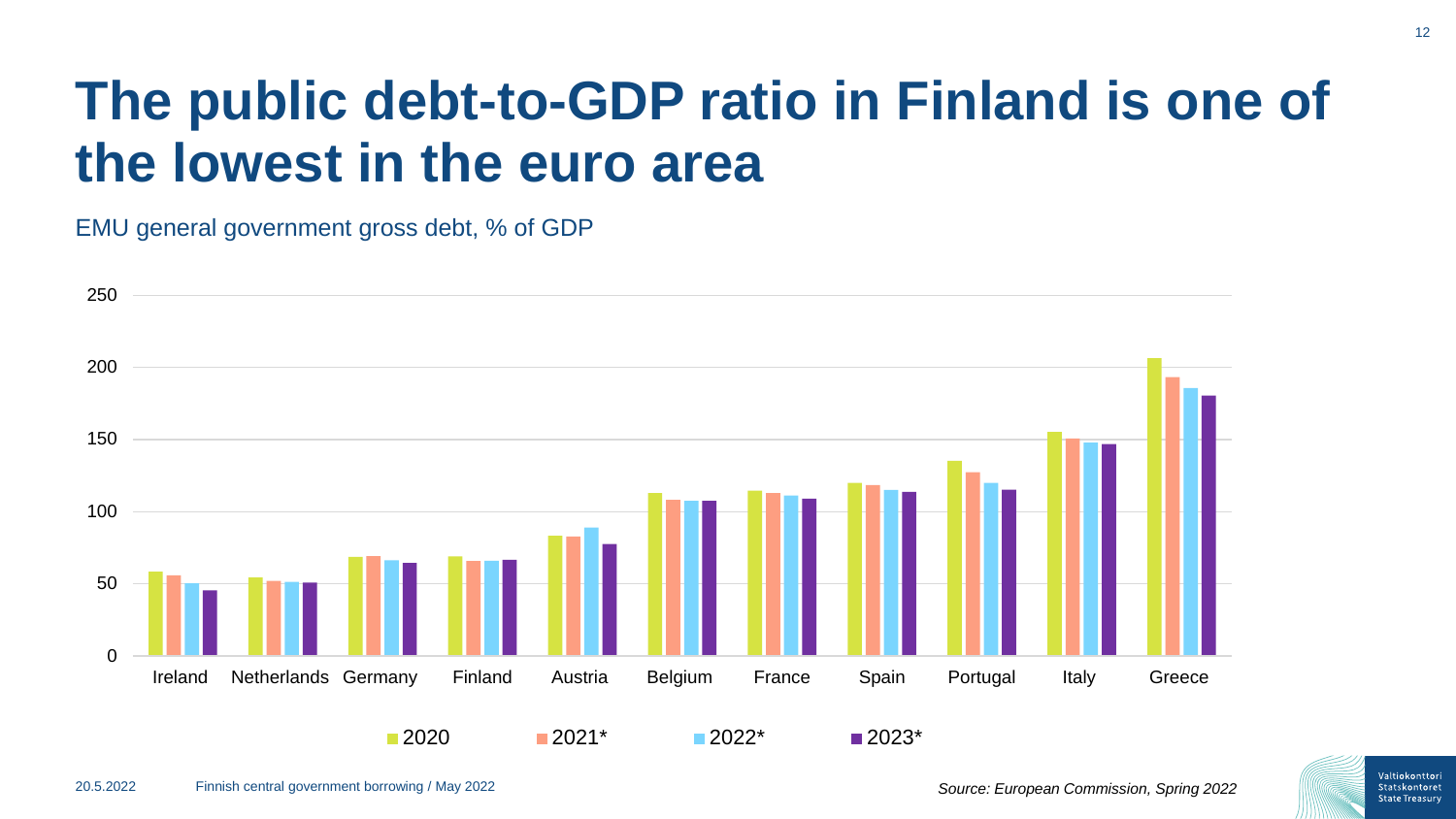### **Earnings-related pension assets including public sector pension assets**



20.5.2022 Finnish central government borrowing / May 2022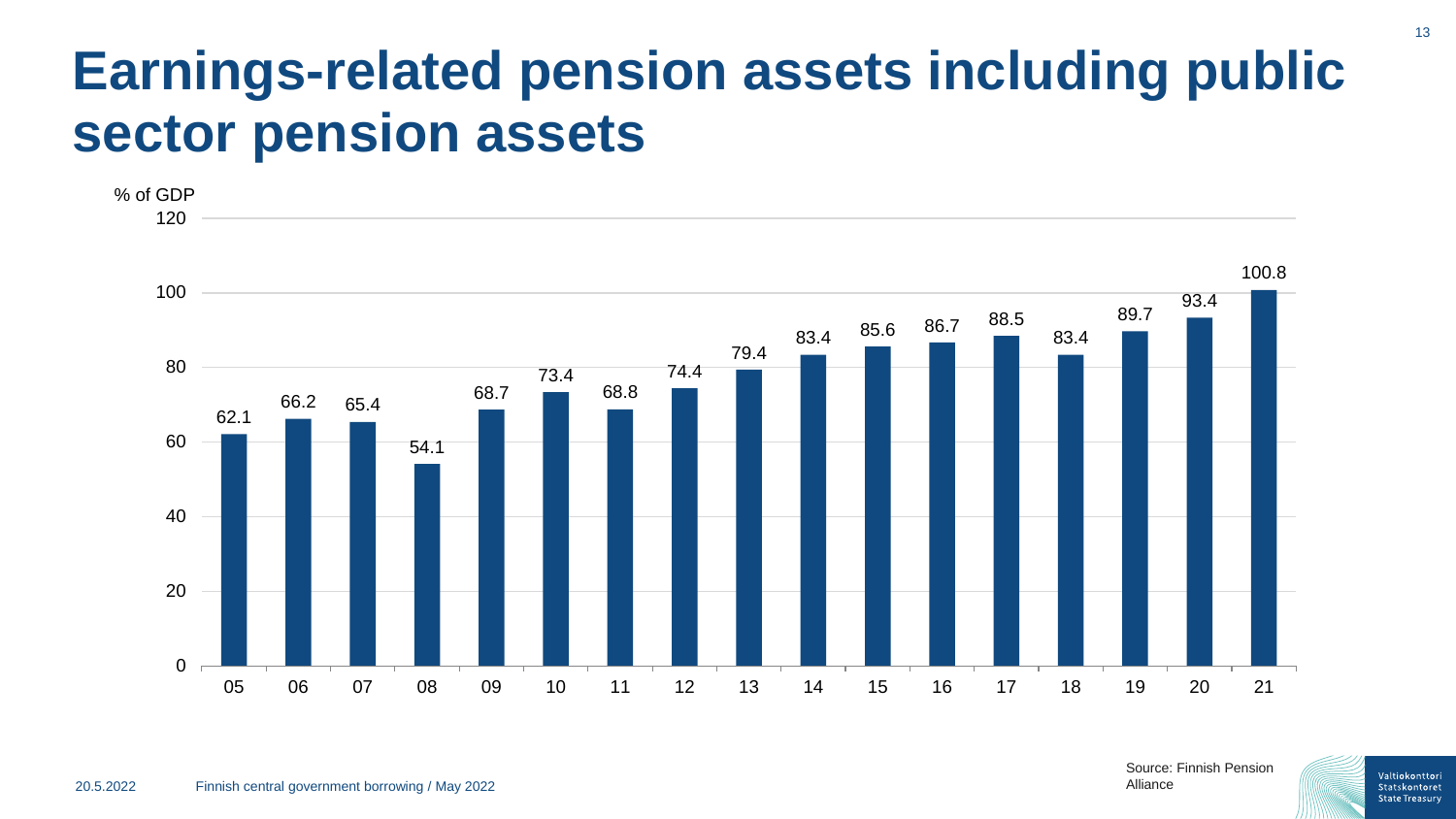

## **Funding 2**

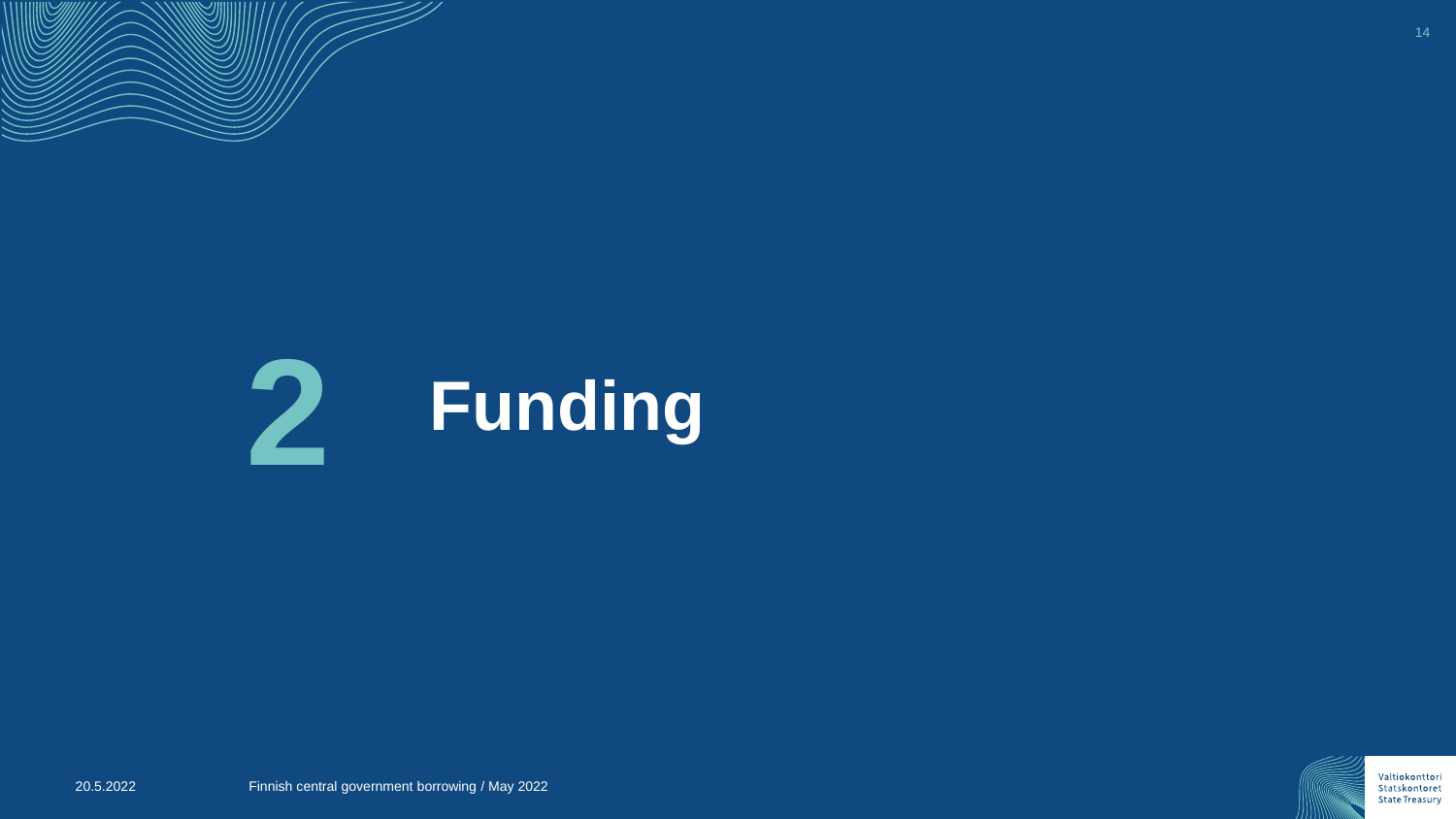### **Central government gross borrowing estimate and projected funding instrument allocation**

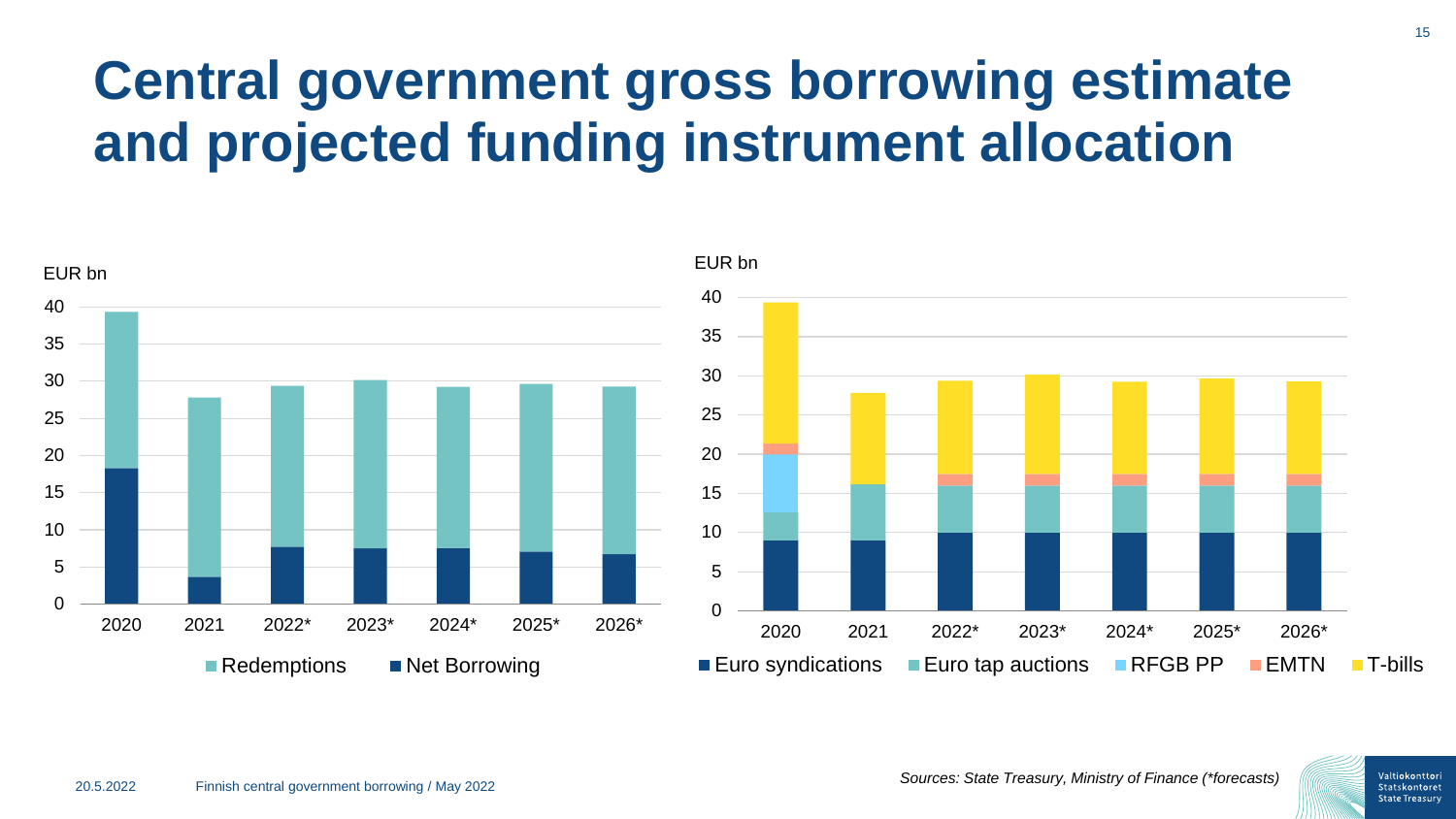# **Funding strategy**

"Maintaining a globally diversified investor base by geography and investor type"

- Euro benchmark bond curve to 30 years
- Three syndicated euro benchmark bonds per year complemented by tap auctions
- Liquidity in focus Primary Dealers and 3 inter-dealer platforms (MTS, BrokerTec, BGC E-Speed)
- EMTN issuance complements euro benchmark bonds

### Benchmark bonds outstanding



By Maturing Year

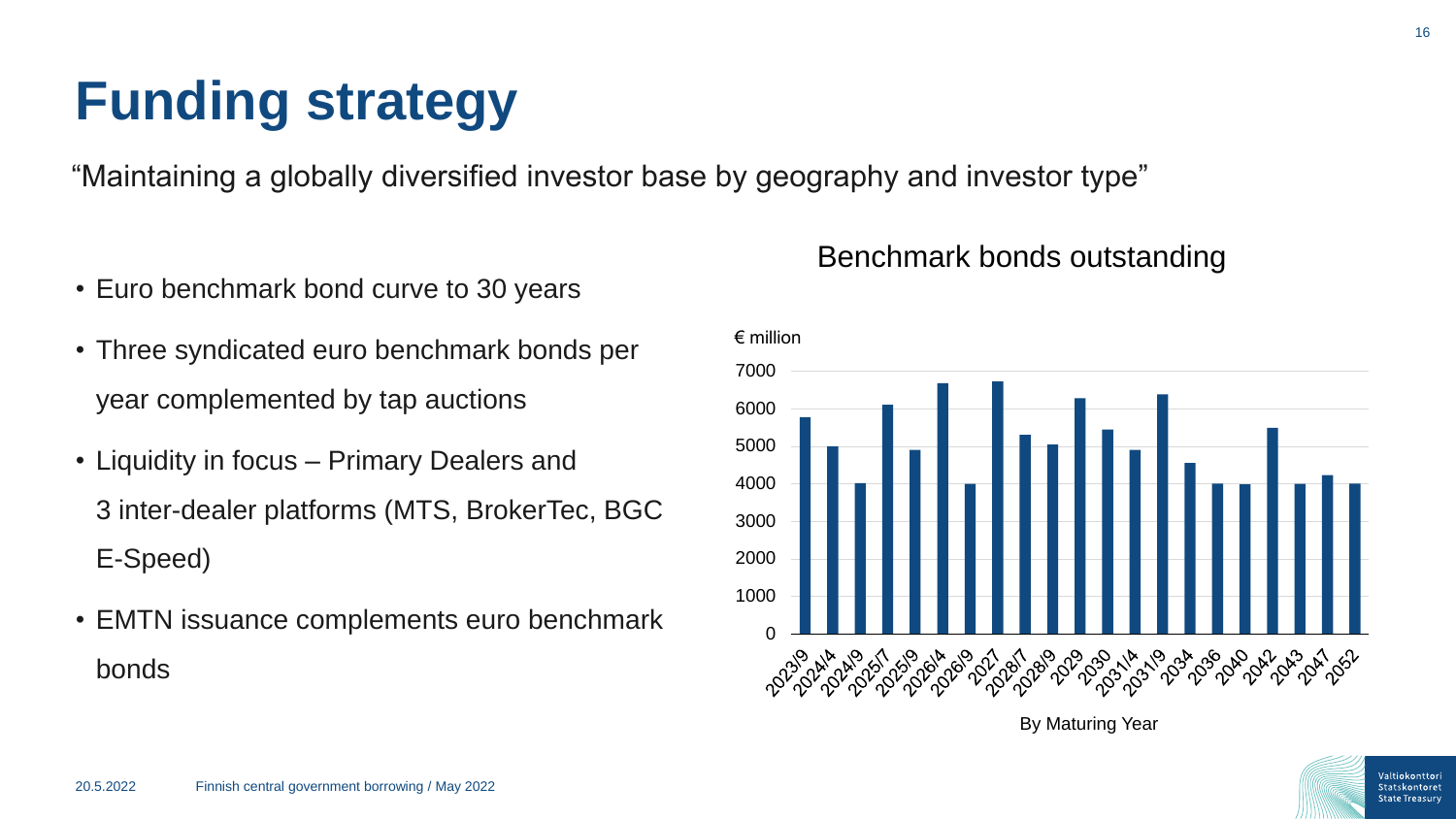# **10-year government bond yield spreads to Germany**



Valtiokonttori Statskontoret **State Treasury**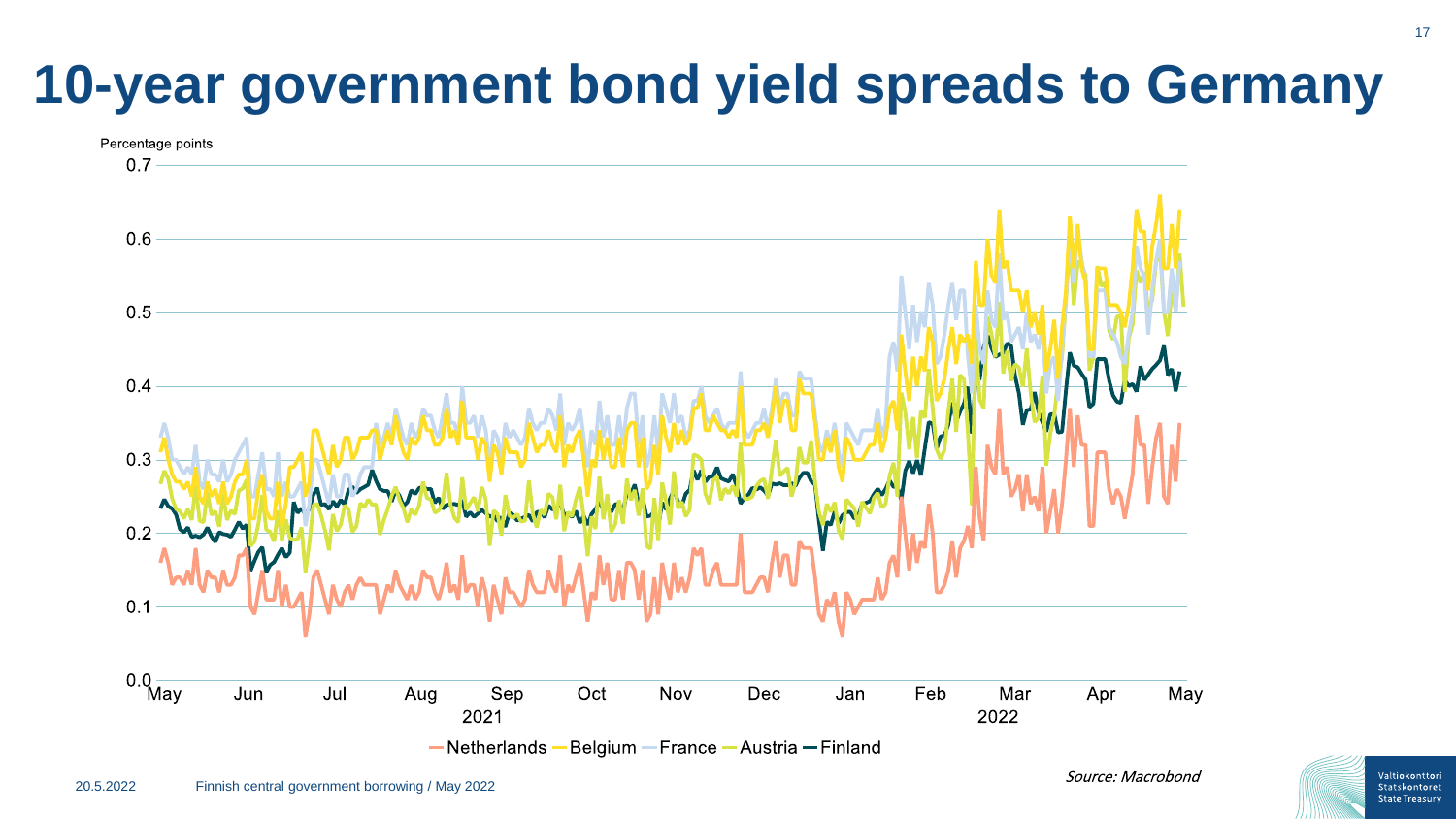

# **Primary Dealers 2022**

BofA Securities Barclays BNP Paribas Citi Crédit Agricole Danske Bank Deutsche Bank Goldman Sachs HSBC J.P. Morgan Nomura Nordea Société Générale

> Valtiokonttori Statskontoret **State Treasury**

18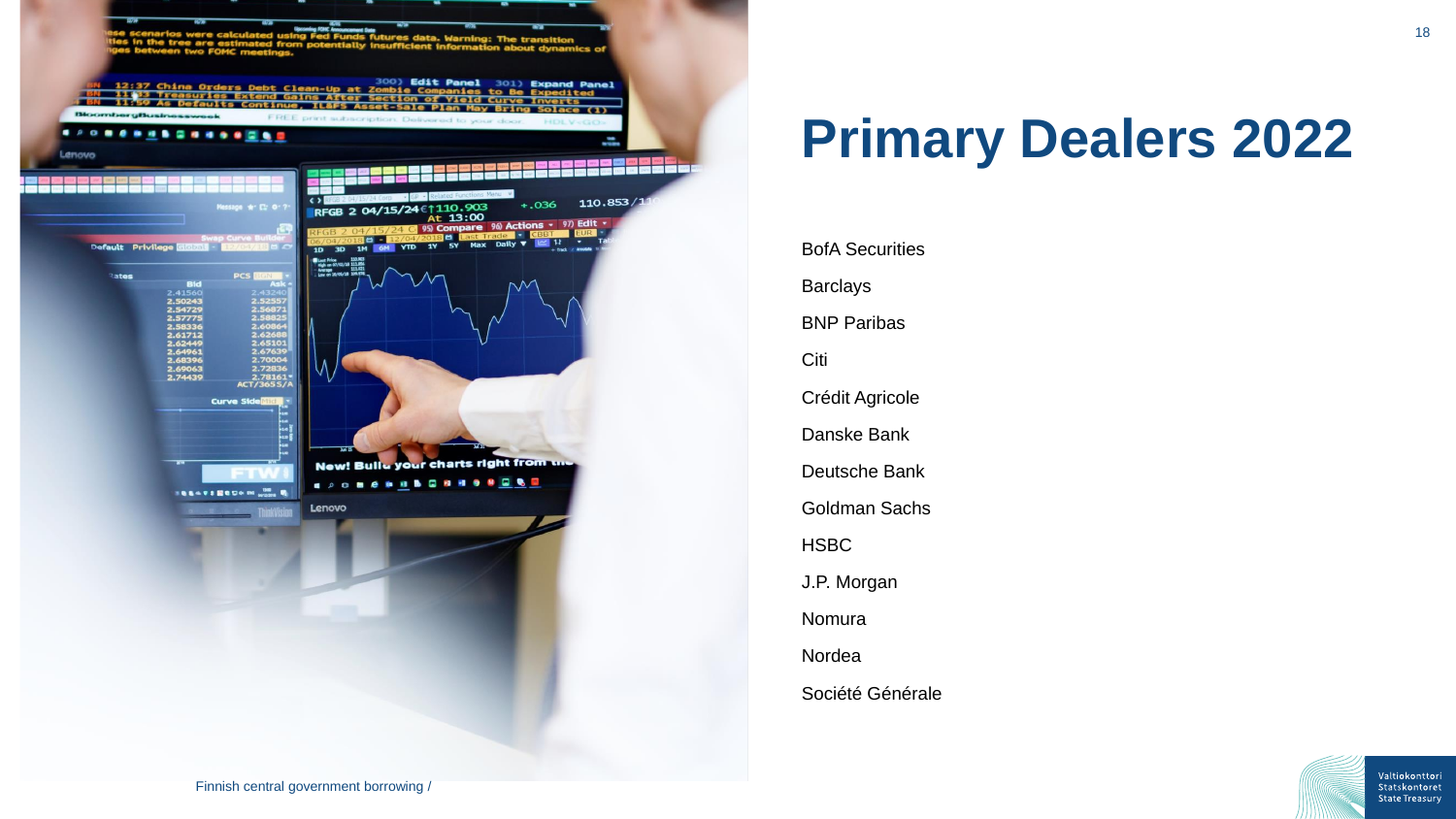# **Sustainability in Finland: current themes**

- Finland ranks high in many comparisons and is by many metrics a global forerunner in sustainability
- Finland ranks #1 in the UN Sustainable Development Goals country ranking 2021
- The Government's climate neutrality goal is 2035 but current measures are not sufficient, therefore:
	- **New Medium-term Climate Change Policy Plan 2022**
	- **Update of the Energy and Climate Strategy in 2022**
- The Health and Social services reform 2023
- Tackling the COVID-19 aftermath

### **Finland**

**#5th least vulnerable country in the world to the negative impact of climate change**

**#5th most ready country to adopt to climate change.** 

*The ND-Gain Matrix (2020)* 

Valtiokonttor State Treasur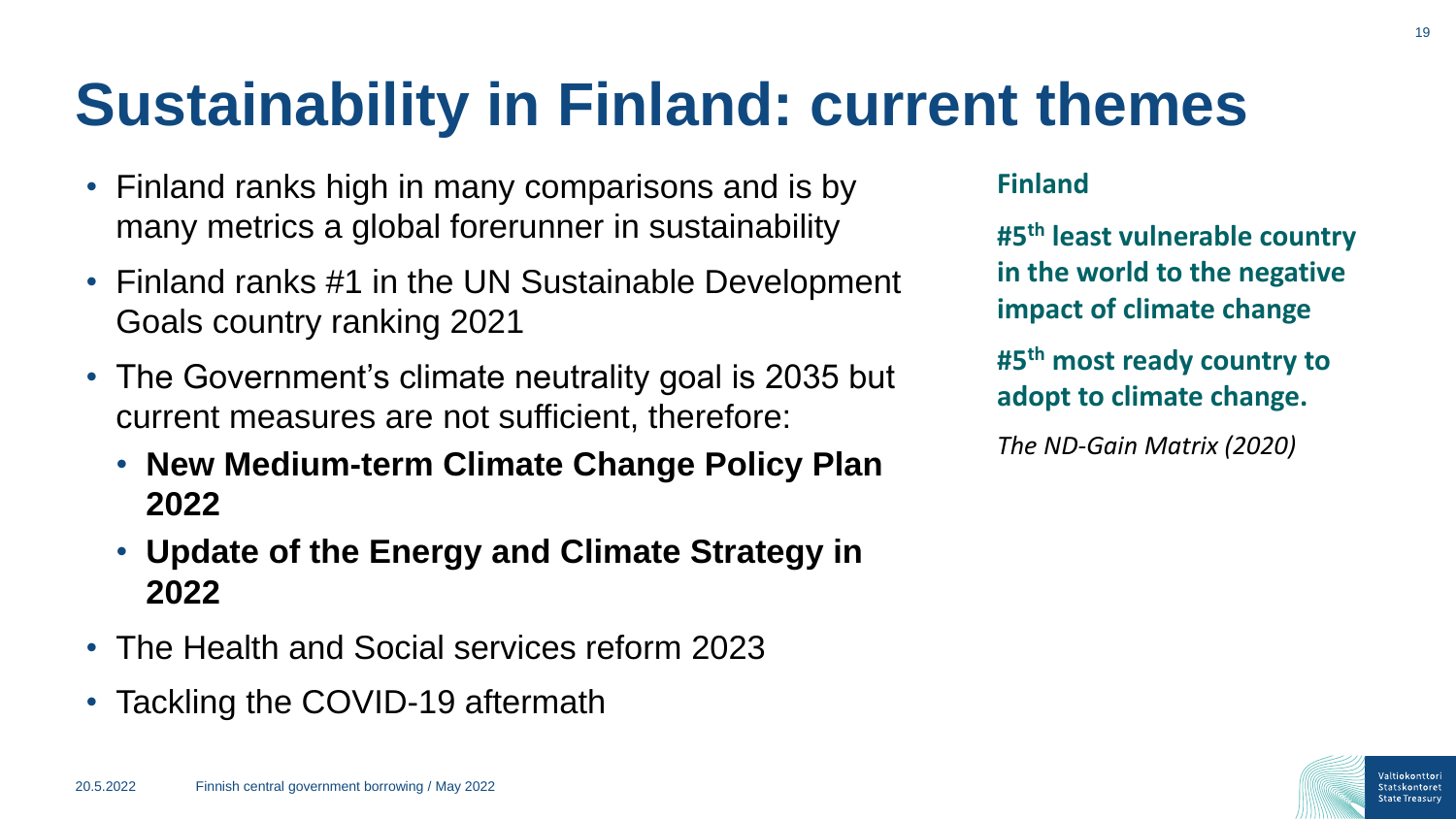### **Investor base for RFGB 0.500% EUR 3bn due April 2043**

- Launched in January 2022
- Allocated to over 100 investors



### **Distribution of the bond by investor type**

- **Asset Managers**
- Banks & Private Banks
- **Pension & Insurance**
- ■Henge Funds
- Central Banks / Official **Institutions**
- Other



#### **Distribution of the bond by region**



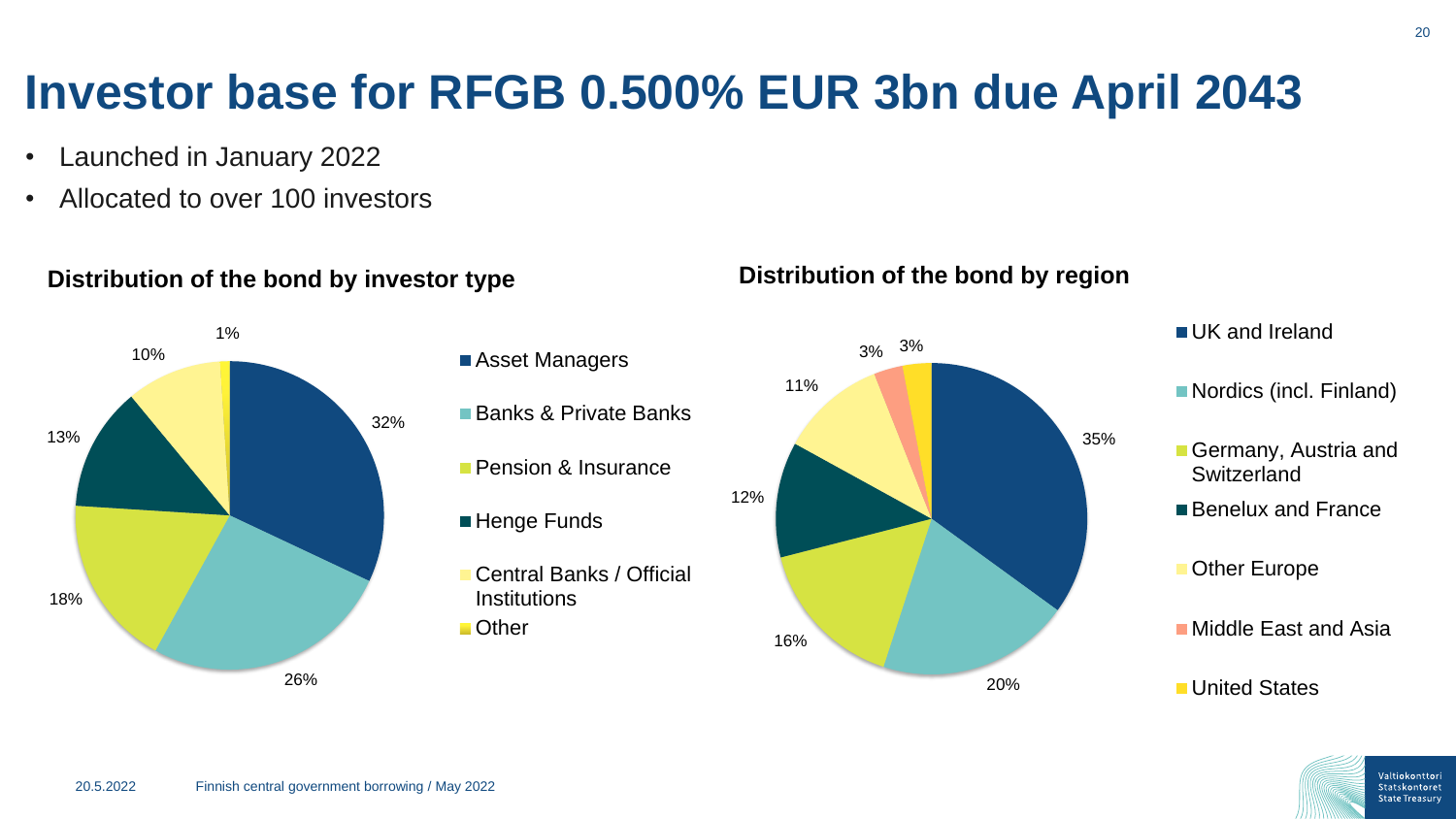Valtiokonttori Statskontoret **State Treasury** 

### **Investor base for RFGB 0.125% EUR 3bn due September 2031**

- Launched in May 2021
- Allocated to over 110 investors



### **Distribution of the bond by investor type**

#### **Distribution of the bond by region**

- Nordics (excluding ■ Benelux and France
- Germany, Austria, **Switzerland**

**Other Europe** 

■ Middle East and Asia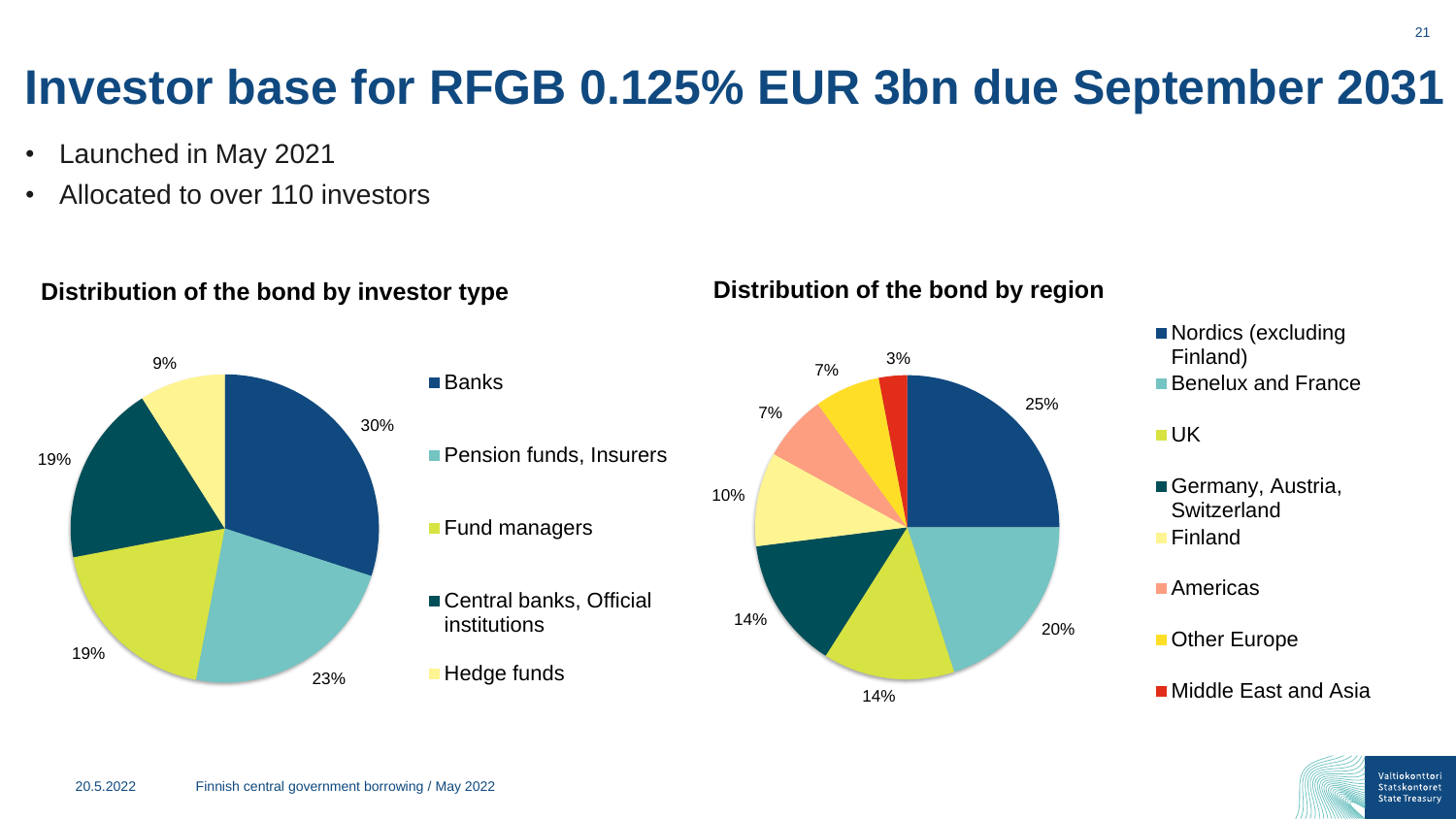### **Investor base for RFGB 0.0% EUR 3bn due September 2026**

- Launched in August 2021
- Allocated to circa 90 investors

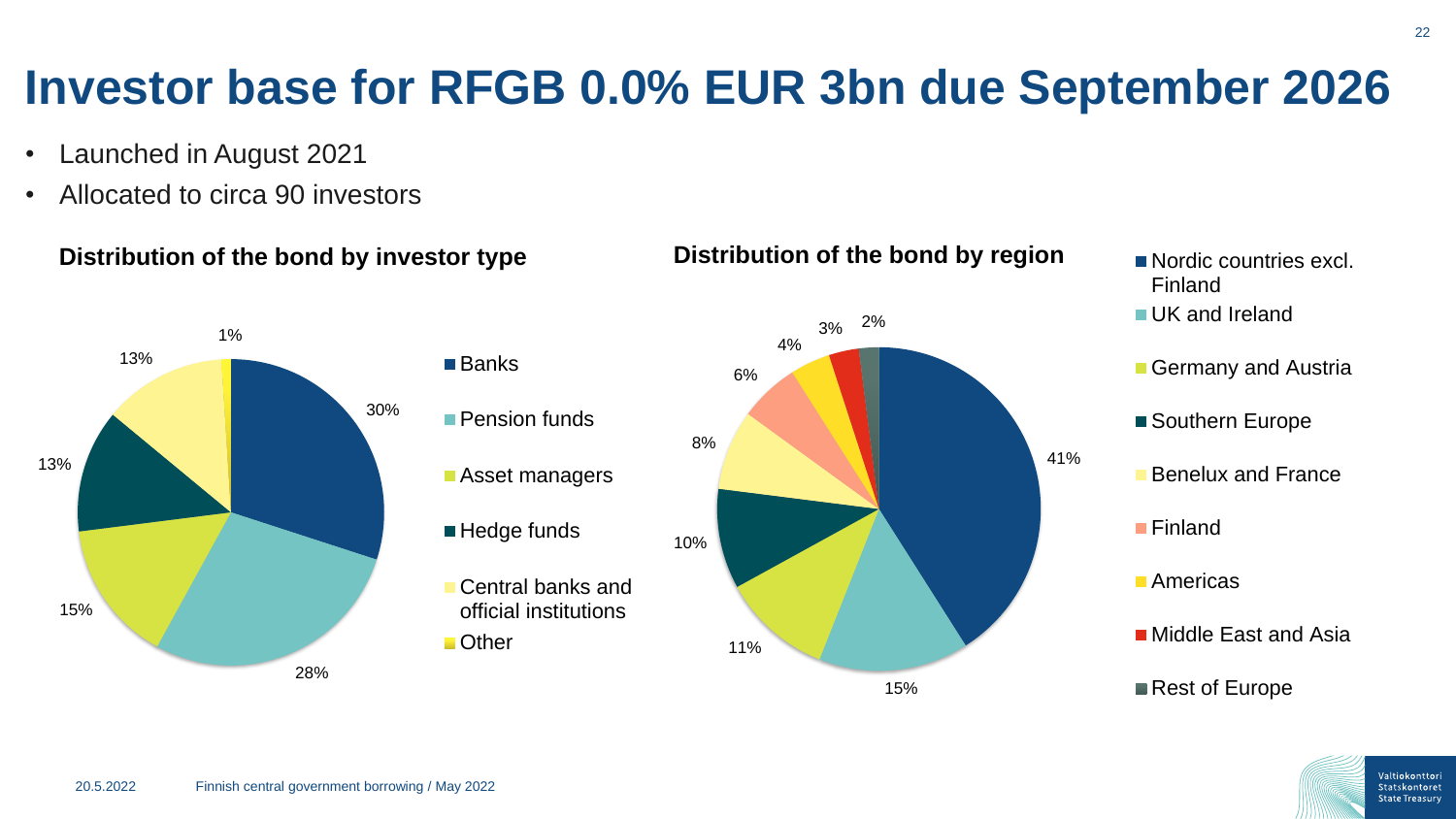### **Investor base for FINL 0.875% USD 1.5 bn due 2030**

- Launched in May 2020
- Allocated to 87 investors



- Central banks and official institutions
- Banks and bank treasuries
- **Pension funds and** insurers

■ Fund managers

**Other** 

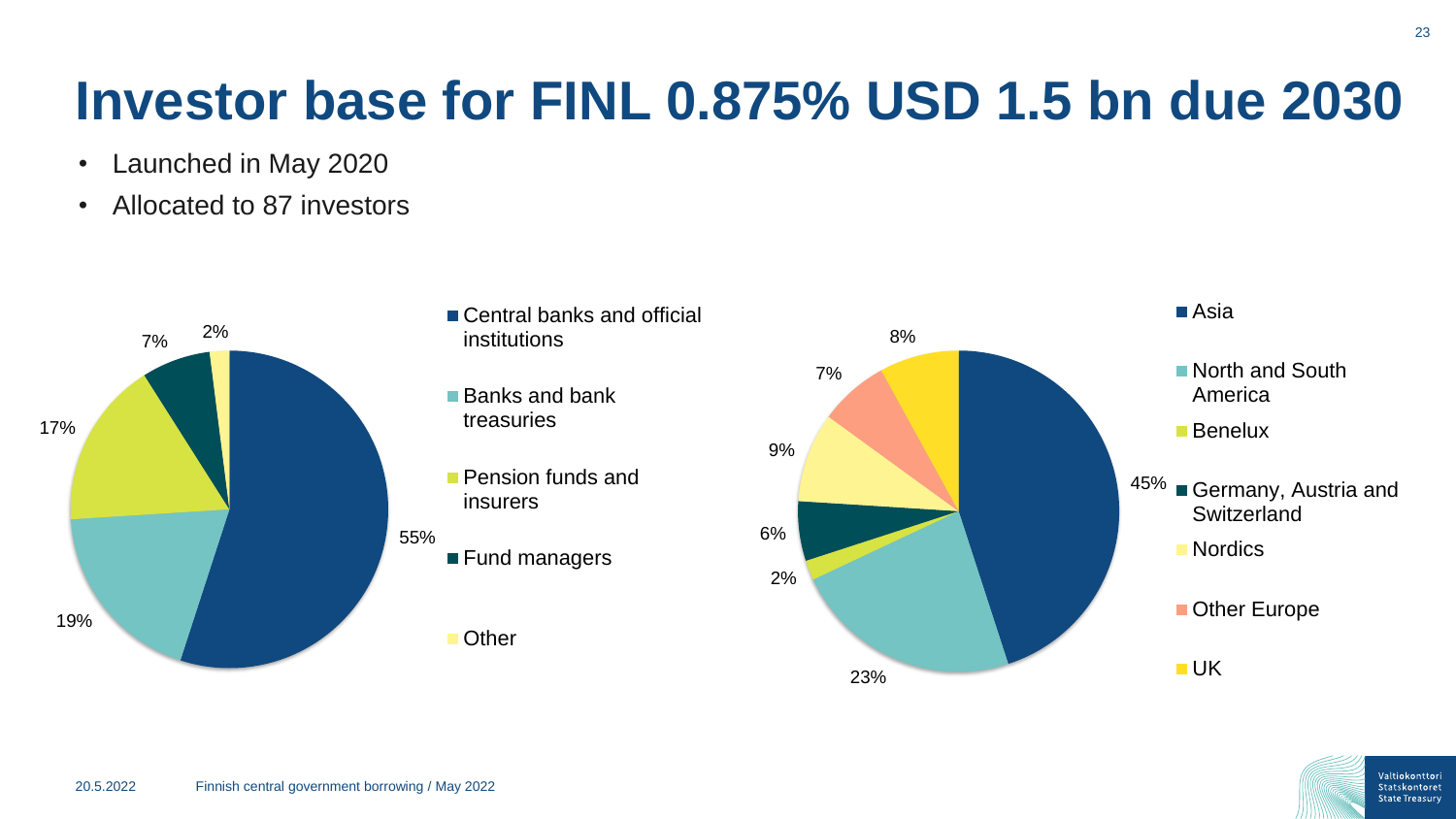# **Disclaimer**

#### NOT FOR DISTRIBUTION, DIRECTLY OR INDIRECTLY, IN OR INTO THE UNITED STATES

The information contained herein is not for publication or distribution, directly or indirectly, in or into the United States. These materials do not contain or constitute an offer of securities for sale, or the solicitation of an offer to purchase securities, in the United States. The securities referred to herein have not been and will not be registered under the United States Securities Act of 1933, as amended (the "Securities Act"), and may not be offered or sold in the United States absent registration under the Securities Act or pursuant to an available exemption from the registration requirements of the Securities Act. The Issuer has not registered and does not intend to register any portion of the offering in the United States or to conduct a public offering of any securities in the United States.

This presentation may include "forward-looking statements". Such statements contain the words "anticipate", "believe", "intend", "estimate", "expect", "will", "may", "project", "plan" and words of similar meaning. All statements included in this presentation other than statements of historical facts, including, without limitation, those regarding financial position, business strategy, plans and objectives of management for future operations (including development plans and objectives) are forward-looking statements. Such forward-looking statements involve known and unknown risks, uncertainties and other important factors that could cause actual results, performance or achievements to be materially different from future results, performance or achievements expressed or implied by such forward-looking statements. Such forward-looking statements are based on numerous assumptions regarding present and future economic or fiscal strategies and the relevant future economic environment. These forward-looking statements speak only as of the date of this presentation and the State Treasury of Finland expressly disclaims to the fullest extent permitted by law any obligation or undertaking to disseminate any updates or revisions to any forward-looking statements contained herein to reflect any change in expectations with regard thereto or any change in events, conditions or circumstances on which any such statement is based. Nothing in the foregoing is intended to or shall exclude any liability for, or remedy in respect of, fraudulent misrepresentation.

This material has been prepared based upon information that the State Treasury believes to be reliable. However, the State Treasury does not represent that this material is accurate, complete and up to date and accepts no liability if it is not. Opinions expressed are current opinions only as of the date indicated. Any historical price(s) or value(s) are also of the date indicated.

Valtiokonttor **State Treasury**